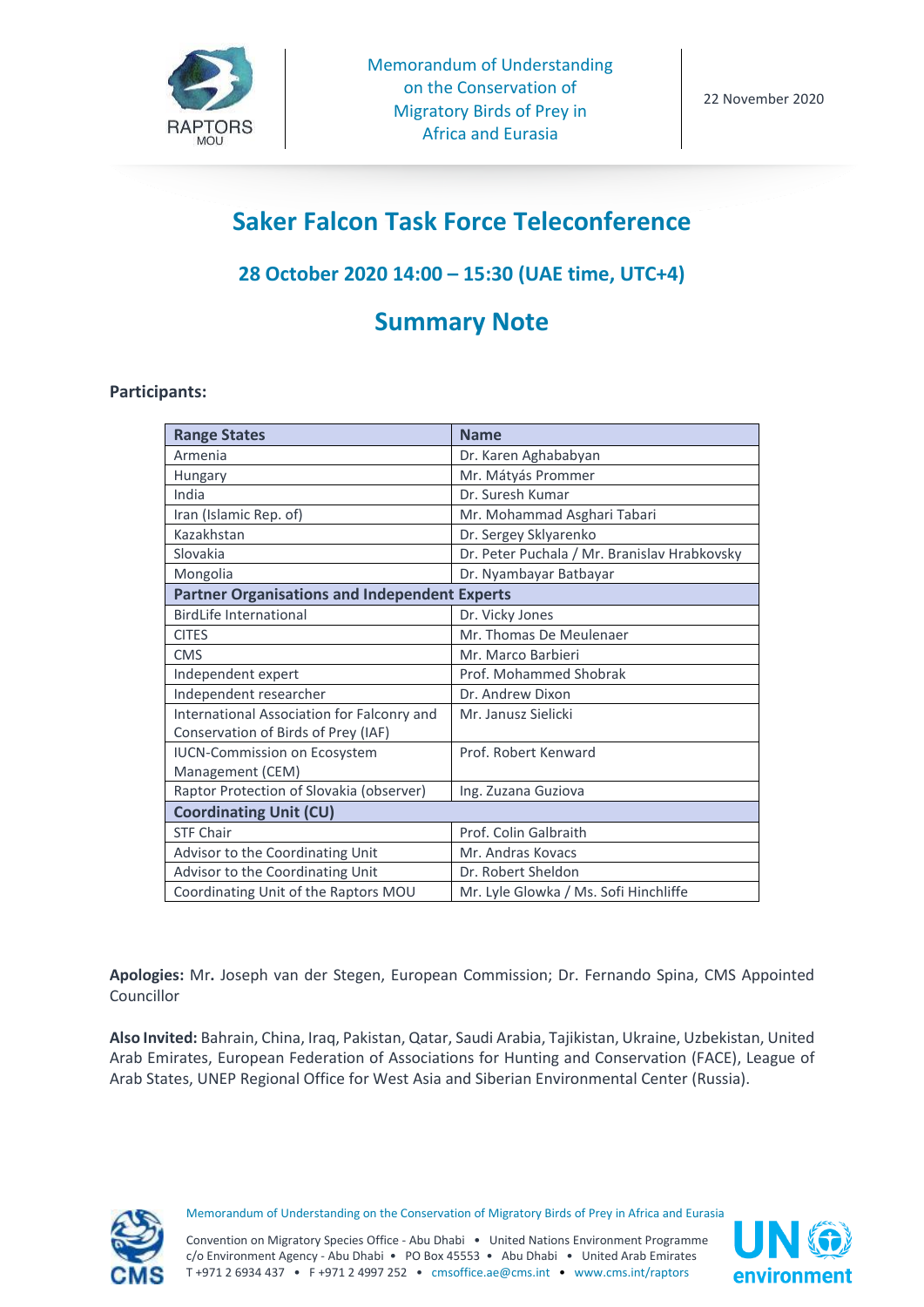#### 1. **Welcome**

The Chair Prof. Colin Galbraith welcomed the Saker Falcon Task Force (STF) members to the teleconference and thanked participants for joining the meeting. The Chair also thanked those members that had participated in the two working group discussions on preventing electrocution and developing the Adaptive Management Framework (AMF) for the sustainable use of the Saker Falcon.

#### **2. Update on Task Force membership**

Lyle Glowka provided a short overview on STF membership. The first STF meeting took place [in March 2012](https://www.cms.int/raptors/en/meeting/1st-meeting-saker-falcon-task-force) and terms of reference were agreed outlining the membership structure:

"The aim is for a relatively small (15 - 20 person) but highly effective Task Force. Membership should be focused on scientific representation, based on nominations from the Range States, Signatories and Partners. Members will be required to take responsibility for leading and driving forward discrete tasks or Work Streams, as identified by the STF."

The STF membership may be adjusted as required.

Mr. Glowka proposed that in collaboration with the Chair, the CU can review the STF's existing membership and reach out to range states and partners to confirm continued interest in participating in the STF.

In response to a question from Thomas De Meulenaer (CITES), Prof. Galbraith explained that the STF membership was a mix of Range States, partner organisations and independent experts. Mr. Glowka clarified that the Range States would be nominating someone to participate in an expert capacity.

Robert Kenward noted that the Task Force is heavily represented by scientific experts. The only representative from falconry is IAF.

Mohammed Shobrak confirmed he is now participating in the STF as an independent expert not representing Saudi Wildlife Authority or Taif University. He noted that it is important to have representation from falconers in different regions, and particularly in the context of sustainable use.

Janusz Sielicki agreed that it is important to have representation from regions that are using Sakers. He noted that the STF does not have state representation from Russia and some of the key central Asian countries. In terms of the falconers involvement, IAF acts as a coordinator between the smaller clubs. There are different situations in the breeding range, migration and wintering range which should also be taken into account.

Robert Kenward noted that the veterinarians were involved in the developing of the SakerGAP but are not represented currently on the Task Force and it would be critical to include a vet from a range state where wild Sakers are used.

The Chair summarised that he will work together with the CU to review the STF's membership and provide an update to the next STF meeting. There is a need for representation from range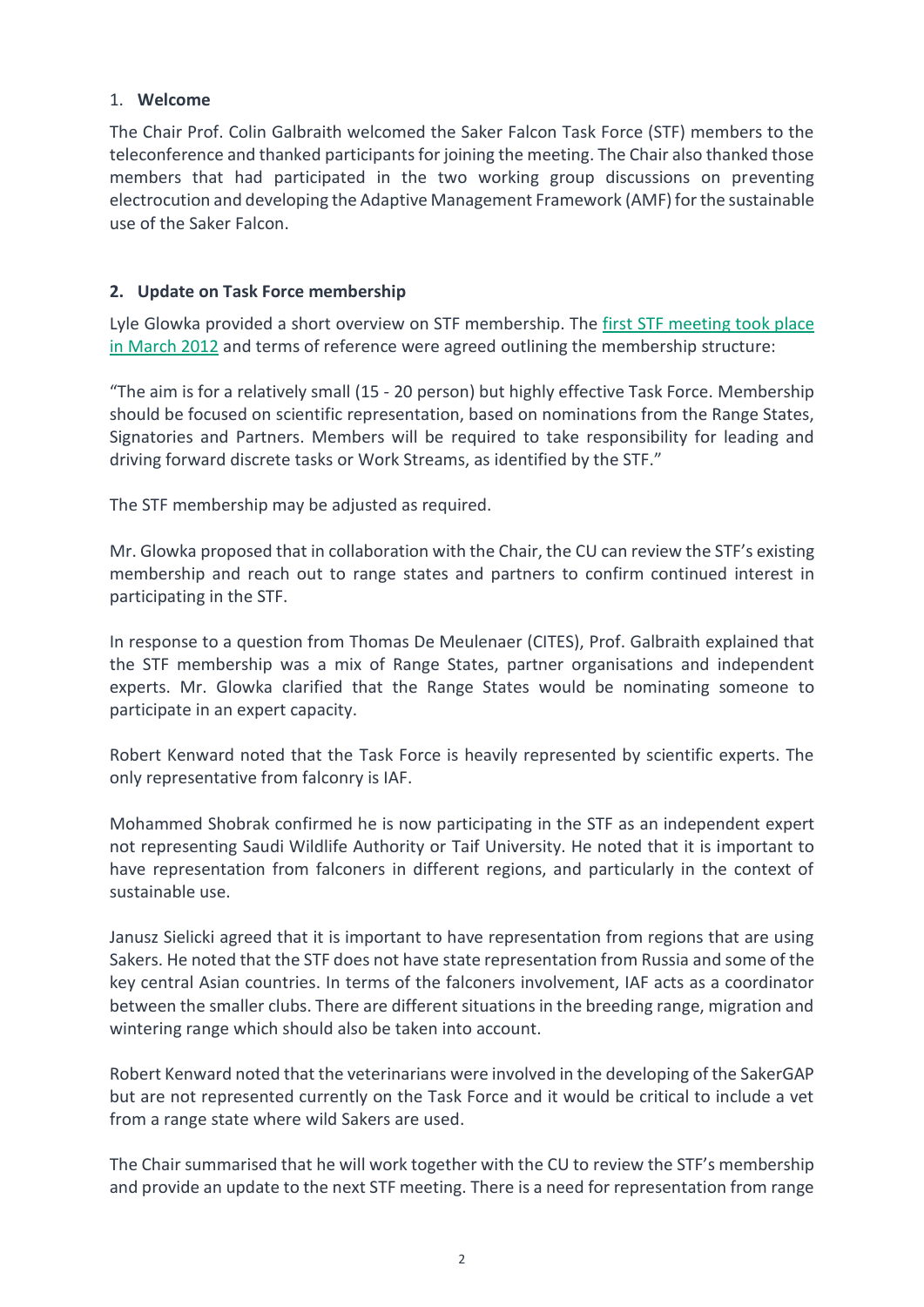states, partner organisations and experts, as well as falconry and veterinarians. It is important also to take account of the socio-economic aspect and have good regional representation.

**Action 1:** CU to work with the Chair to review the STF membership and provide an update to the STF at its next meeting.

#### **3. Update from Task Force members**

No updates were made by Task Force members.

#### **4. Feedback on discussion group TORs**

#### **a. Mitigating electrocution**

Robert Sheldon, who chaired the meeting of the Electrocution Discussion Group, introduced the draft TORs. At the previous meeting of the STF in June, it was agreed that remediation of dangerous powerlines was one of the key areas to take forward as a priority. The discussion group met on 28<sup>th</sup> September with the following participants: Andrew Dixon, Colin Galbraith, Vicky Jones, Andras Kovacs, Suresh Kumar, Elvira Nikolenko, Robert Sheldon, Mohammed Shobrak and Janusz Sielicki. Two broad areas of work were identified; information collation and management and initiating conservation action.

Four key recommendations were made for immediate priority actions to be taken forward:

- 1. Request information from all STF members on ongoing and recent (from 2018 on) activities relating to electrocution, effective mitigation techniques and key publications.
- 2. Review the main principles of best practices and technologies across different geographies.
- 3. Collate information and identify gaps in knowledge, stakeholder engagement and communications.
- 4. Engage and cooperate with key groups such as the CMS Energy Task Force (ETF).

Vicky Jones noted that the TORs outline identifying the knowledge gaps, but should also include the implementation gaps i.e. collate the activities and projects ongoing and planned, and identify areas where there is a significant issue but no action planned.

Janusz Sielicki noted the important distinction between issues relating to existing lines and development of new lines. The "Quick Guidance for Preventing Electrocution Impacts on Birds" prepared by IAF should be promoted within institutions financing new and renovated medium voltage lines, which includes banks and governmental institutions. The document was specially prepared for non-specialists. The awareness of the problem of electrocution should be raised by all CMS tools, not only within Saker Task Force and Energy Task Force.

In response to a question regarding practical delivery of point 2, Robert Sheldon outlined that the details of the review and delivery of the four recommendations would be discussed during the next meeting of the electrocution discussion group.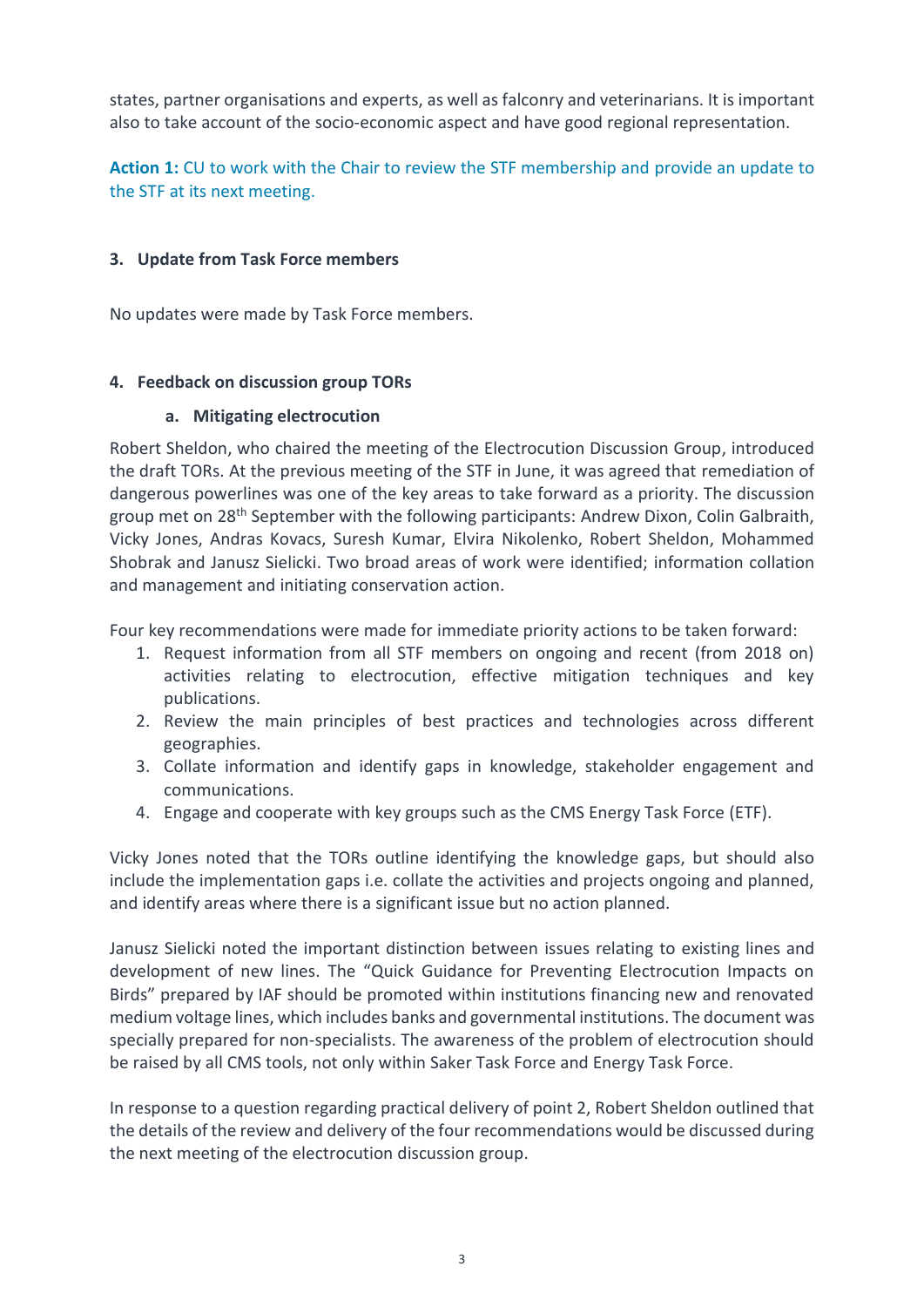Suresh Kumar outlined that the work on electrocution should also include the broader consideration of other birds of prey, in addition to Saker. Particularly in the context of India where the Saker is an uncommon migrant.

MarcoBarbieri noted that CMS Energy Task Force is currently updating its programme of work which will be discussed at the next virtual meeting in December. It would therefore be timely to provide input into the ETF programme of work.

The Chair noted that the Task Force agreed upon the 4 main actions outlined in the TORs with the additions on implementation gaps and existing and new power lines.

**Action 2:** Electrocution sub-group to keep in mind connections to the CMS Energy Task Force, particularly as the programme of work is currently being updated.

**Action 3:** Robert Sheldon to add points on implementation gaps and existing and new power lines to the Electrocution Discussion Group TORs.

#### **b. Developing an Adaptive Management Framework for sustainable use**

The Chair introduced the TORs for the Adaptive Management Framework Discussion Group. The discussion group met on  $30<sup>th</sup>$  September with the following participants: Karen Aghababyan, Mohammad Asghari Tabari, Andrew Dixon, Colin Galbraith, Karen Gaynor/ Johannes Stahl (CITES), Vicky Jones, Robert Kenward, Andras Kovacs, Robert Sheldon, Mohammed Shobrak, Janusz Sielicki, Fernando Spina.

Three key priorities were identified: (i) conceptualise the governance framework; (ii) develop a clear implementation plan; and (iiI) develop a carefully designed and managed evidencebased adaptive management model at the appropriate geographical scales.

The draft TORs that were circulated to the Task Force in advance of the meeting take into account initial comments made by the discussion group however subsequently, further comments were made so there will be a need to revise the TORs for further consideration by the discussion group.

Robert Kenward noted the importance of having sufficient funding available to achieve the tasks outlined in the AMF TORs. He mentioned that there is a need to look back to the section of the SakerGAP on the AMF, particularly Figure 10 which outlines the stakeholder groups. The regional politics are complex and critical to include.

Janusz Sielicki agreed that there is a need to include other stakeholder groups. He noted that perhaps there is a need for a global framework, taking account the differences in the European and the Asian populations, but the same time have local models for individual countries. The aim of the framework should be to provide a tool to a country in the case that they plan to implement a management system for sustainable use. There are lots of gaps in the science and there is a lack of reliable data. The experience of Mongolia can provide important lessons learnt for the organisation of the framework. The aim should be to create a workable solution, and move forward even with limited funding.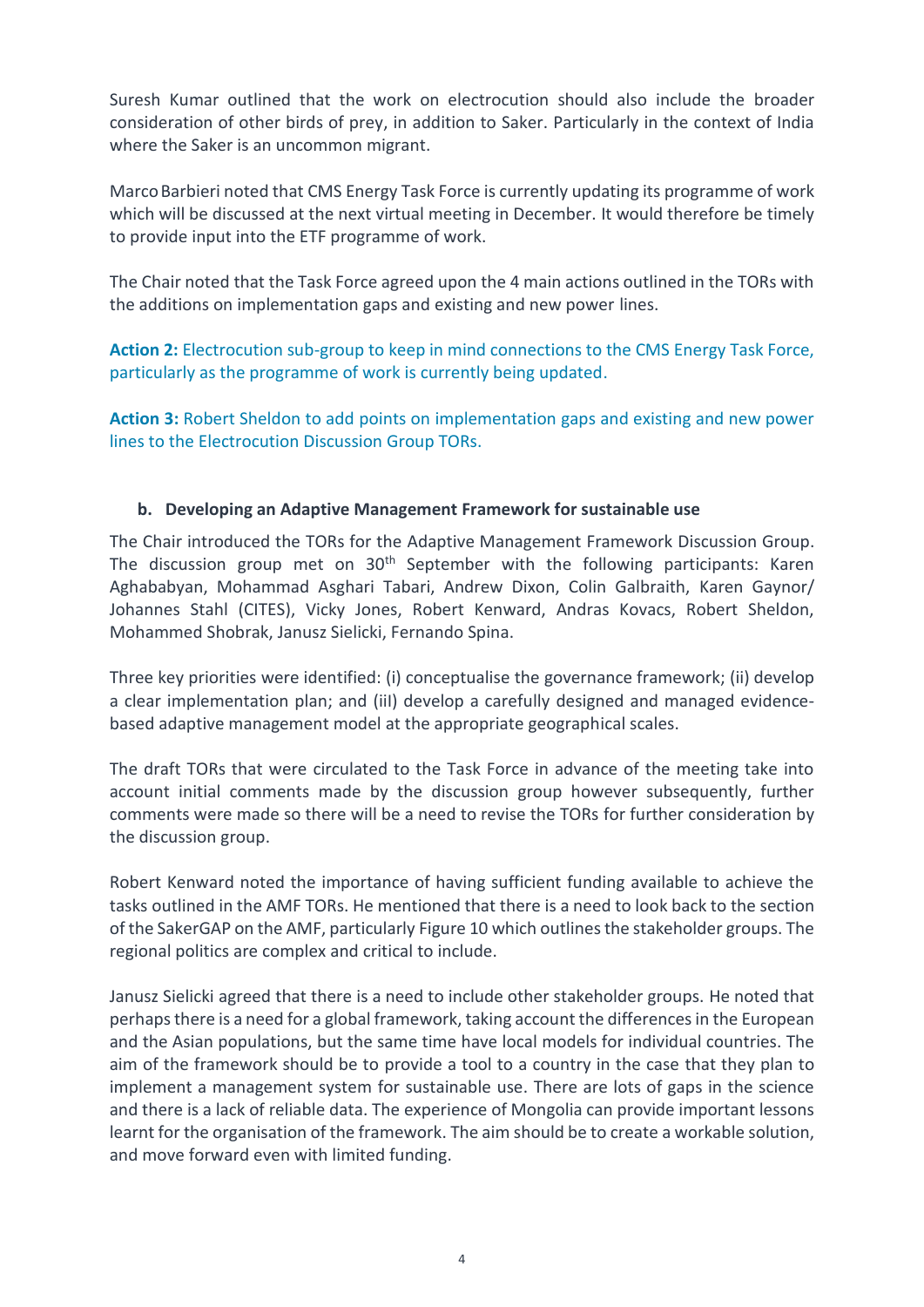Nyambayar Batbayar outlined his full support for developing the AMF and reiterated the need to address the political influences. He noted that Saker Falcons are not being exported from Mongolia, however, trade continues with many Gulf countries as a "diplomatic harvest".

Mohammed Shobrak noted that he has been in discussions with the Saudi club for falconers. There were 223 Sakers captured from all the GCC countries from 2014 – 2019 during the migration. This year, Saudi Arabia has started to stop the trapping of Sakers, but it is difficult to do this without a roadmap or guidelines. It is important to take account of the socioeconomic issues.

Marco Barbieri asked how the work under the STF is linked to the listing of Saker Falcon on CMS Appendix I (with the exception of the Mongolian population) meaning that no harvest is allowed under the convention. He asked if there are steps needed under the convention to make a potential AMF applicable.

Janusz Sielicki noted that Objective 2 under the SakerGAP is to "ensure that where trapping and other forms of taking Saker Falcons from the wild are legal, they are controlled, and sustainable, thereby encouraging population growth and eventual stabilization." IAF organised a workshop with Environment Agency – Abu Dhabi on illegal trade and take in 2018 and can share the output documentation. A lot of trapping occurs at the local level and is driven by local markets, there is limited international trade as from the data from CITES.

Thomas De Meulenaer commented that such a global framework, including national level models, would be very helpful for the CITES community as a source of guidance. Around 10 years ago, the CITES community investigated the trade of Saker Falcons that was allowed from various range states. Some CITES Parties agreed to stop exporting Sakers, as they would have been facing CITES sanctions, and the Secretariat can go back to these countries for an update on the situation.

Robert Kenward noted that in order to assess Sakers over the wider migratory areas, a mark recapture approach would work well. This would need collaboration at the international level as well as taking into account the national context.

The Chair summarised that the STF is looking to develop an international framework, with guidance and a toolkit for individual range states to implement at a national level. There needs to be a clear timeline for the work, taking into account the CMS and CITES meetings. Developing the AMF is essential piece of work for the STF to undertake and CITES welcomes the framework going forward. It is also key to address the budget and resources in order to deliver this.

In conclusion, the STF take note of the text of the AMF TORs but remit back to the Discussion Group for further consideration, in particular section 3 with the aim to submit revised TORs to the Task Force at the next meeting. The Chair noted that the membership for the AMF Discussion Group should remain the same for now, but could be broadened if necessary.

**Action 4:** AMF sub group to revise the TORs, for submission and discussion at the next STF meeting.